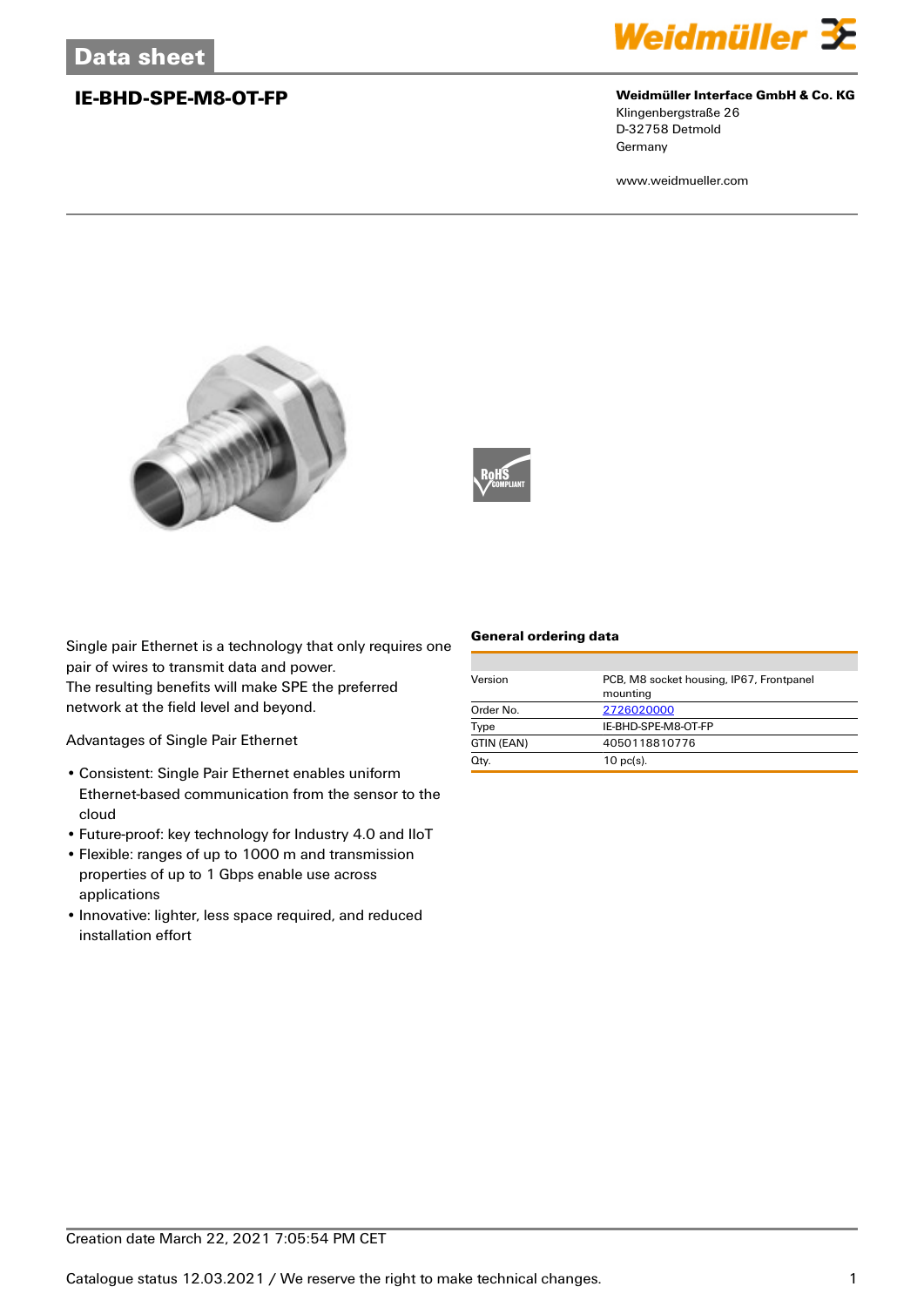**Technical data**



# **IE-BHD-SPE-M8-OT-FP Weidmüller Interface GmbH & Co. KG**

Klingenbergstraße 26 D-32758 Detmold Germany

www.weidmueller.com

| <b>Dimensions and weights</b> |                            |                           |                      |
|-------------------------------|----------------------------|---------------------------|----------------------|
|                               |                            |                           |                      |
| Net weight                    | 3 <sub>g</sub>             |                           |                      |
| <b>Temperatures</b>           |                            |                           |                      |
| Operating temperature         | -40 °C85 °C                |                           |                      |
| <b>General Info</b>           |                            |                           |                      |
| Configuration                 | Frontpanel mounting        | UL 94 flammability rating | $V-0$                |
| Colour                        | silver                     | Housing main material     | Brass, nickel-plated |
| <b>Connection thread</b>      | M10 x 0.75                 | Type of mounting          | Screw mounting       |
| Protection degree             | <b>IP67</b>                |                           |                      |
| <b>Electrical properties</b>  |                            |                           |                      |
| Insulation strength           | $\geq 500 \text{ M}\Omega$ |                           |                      |
| <b>General standards</b>      |                            |                           |                      |
| <b>Connector standard</b>     | IEC 61076-2-104            |                           |                      |
| <b>General information</b>    |                            |                           |                      |
| Protection degree             | <b>IP67</b>                | UL 94 flammability rating | $V-0$                |
| <b>Classifications</b>        |                            |                           |                      |
|                               |                            |                           |                      |
| <b>ETIM 6.0</b>               | EC001031                   | <b>ETIM 7.0</b>           | EC001031             |
| ECLASS 9.0                    | 27-18-27-02                | ECLASS 9.1                | 27-18-27-02          |
| ECLASS 10.0                   | 27-18-27-02                | ECLASS 11.0               | 27-18-27-02          |
| <b>Approvals</b>              |                            |                           |                      |
| <b>ROHS</b>                   | Conform                    |                           |                      |
| <b>Downloads</b>              |                            |                           |                      |
|                               |                            |                           |                      |
| <b>Engineering Data</b>       | <b>STEP</b>                |                           |                      |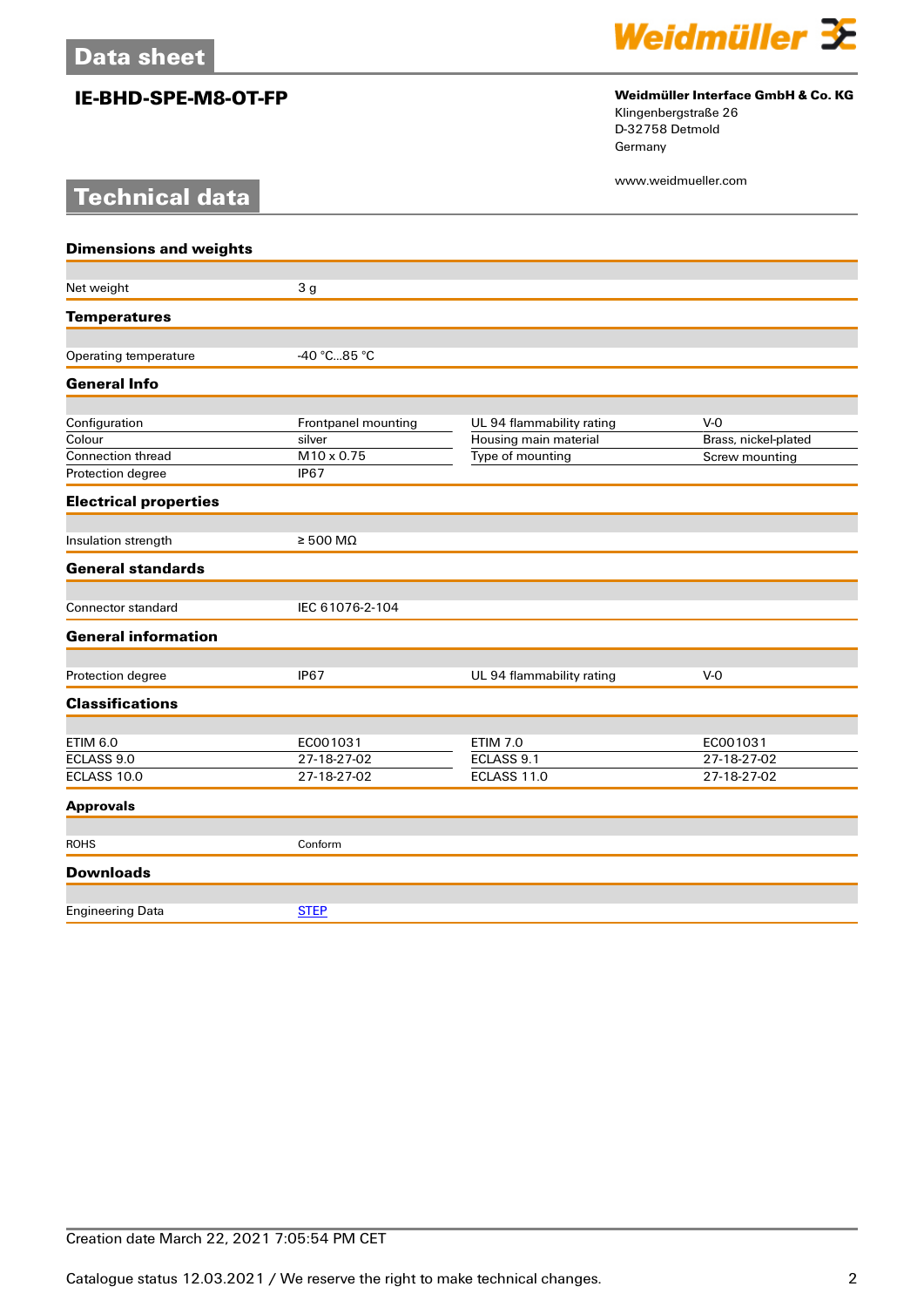# **Drawings**

### **Dimensioned drawing**





# **IE-BHD-SPE-M8-OT-FP Weidmüller Interface GmbH & Co. KG** Klingenbergstraße 26

D-32758 Detmold Germany

www.weidmueller.com